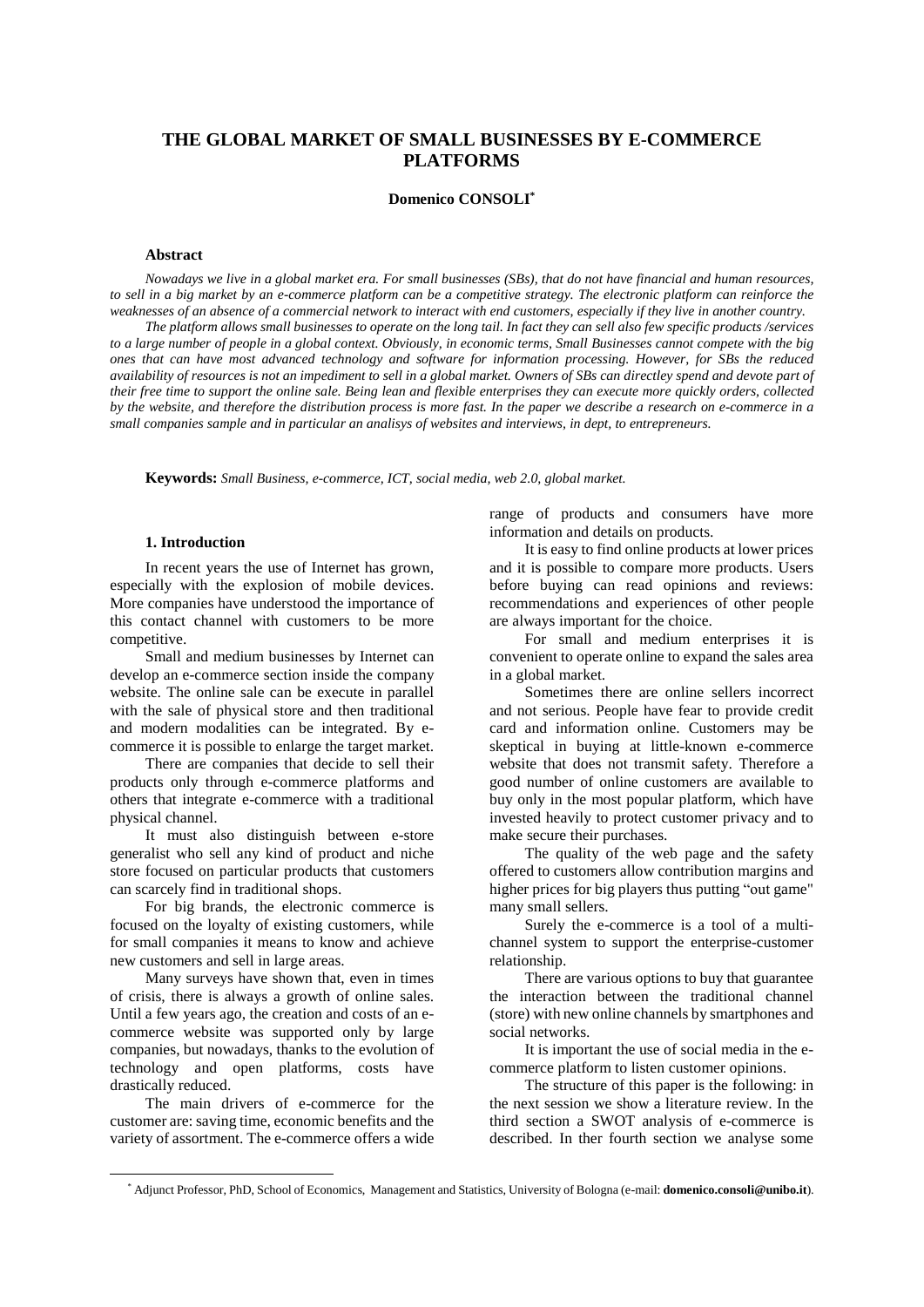results of e-commerce researchs. The successive section illustrates some cheap platforms that Small Business could use to sell their products/services in Internet. Then we describe, in detail, our research on a sample of small companies. At the end some conclusions are drawn.

# **2. Literature review**

Over the years the web has evolved. Ellion (2007) identifies three different web phases: information/communication (data pubblication), commercial activities (focus on e-commerce) and networking phase (social interactions). The web has become a platform where we can implement different value-added services (O'Reilly, 2005; 2007).

In the current economic situation, Internet is increasingly trasforming the evolution of social and business dynamics. It revolutiones the approach by which companies offer in the market and the new sales method. Customers intend carry out activities such as the development of networks of people with the same interests who post reviews, share experiences and purchase online products/services.

The website becomes particularly innovative with e-commerce platform (Golden, 1996; Sieber, 1996; Golden et. al, 2004). Thanks to this new modality of sale it is possible to sell in a global market also for B2B companies (Elia et al., 2007; Quaddus and Hofmeyer, 2007).

Recently customer can buy online products/services in mobility by smastphone/tablet (m-commerce) (Tiwari et al., 2011).

If companies have a clear strategic project of ecommerce (Fisher et. al, 2007) in the long term can increase sales and profits (Balasubramanian and Mahajan, 2001; Bagozzi and Dholakia, 2002).

The e-commerce can have different impacts on customers (Moe and Fader, 2004; Van Baal and Dach, 2005). The customer can visit many time the website to acquire additional information and then conclude the online transaction or buy in a physical store. Several studies have been conducted on the factors that stimulate consumers to use online business applications (e-banking, e-commerce). Chen et al. (2002) examined consumer attitudes towards shopping in virtual stores and Tan and Teo (2000) user characteristics for the adoption of Internet Banking. Both are agree that young people are favored to execute online transactions.

By the e-commerce we can eliminate intermediaries with a reduction in transaction costs (Butera, 2001). In real time we can have the availability of goods and satisfy requirements of customers (Chaffey et al., 2000).

The implications of an e-commerce project is not only technological. It requires, inside the organization a cultural transformation and a

reorganization of management processes, working procedures and also the update of the Information System.

In the case of e-commerce, the resistance to change is more significant by the cultural gap between the generations: young people are more familiar with web technologies and use them every day (Parolini, 2003).

By e-commerce, the company can get benefits such as the reduction of costs, the increase of the potential market and opportunities for the new business (Beck, Wigand, and Konig, 2005; Fink and Disterer, 2006; Grandon & Pearson, 2004).

Mertens et al (2001) argue that drivers for ecommerce investments are the perceived benefits (Daniel and Wilson, 2002) and the organization's readiness to satisfy external requests. Currently ecommerce is more pervasive in large and small companies (Burke, 2005; Sharma, Ahmed, & Wickramasinghe, 2004). Small businesses are not willing to make high investments and change their business model (Keindl 2000) because they do not fully understand the potentiality of e-commerce for their resistance to change, the adaptation to specific contractual rules, the uncertainty about payments and the fear about the safety of online banking transactions.

We believe that e-commerce can be an opportunity for small businesses devoid of sale networks (Ching and Ellis, 2004; Al-Qirim, 2005; Cioppi and Savelli, 2006; Van den Berg, 2008). In fact the "global paradox" of John Naisbitt can occur: more the global economy becomes big and more strong are small operators.

The website, and in particular e-commerce, allows small businesses to operate on a large area and on the long tail (Anderson, 2006). SBs can sell few specific products /services to a large number of people on a global market.

Small businesses, more lean and flexibles, can manage, in a quickly modality, orders collected by the website, the production process and the distribution to end users.

In an e-commerce platform it is important also the use of social media (Facebook, Twitter, YouTube, etc…) (Mathew et al., 2016) to collect customer opinions for improving the product/service and also for advertising (Lu et al., 2016) and promoting products/services (Ching and Ellis, 2004; Zhao, 2016).

#### **3. SWAT Analysis of e-commerce**

# **3.1 Strenghts**

1. *Short distances*. With an e-commerce platform and especially with the advent of mcommerce (mobile commerce), it will be possible to sell in the World.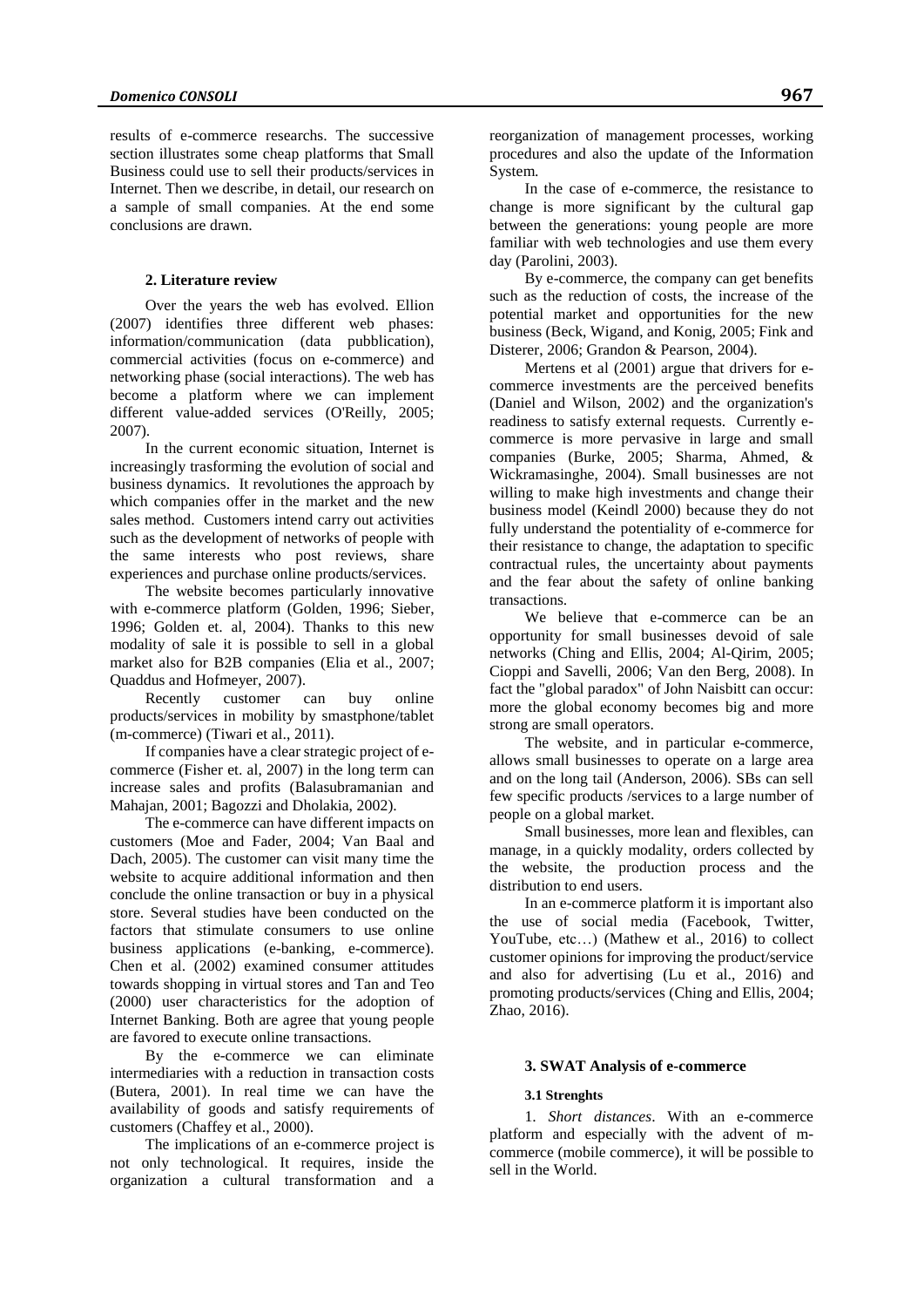2. *New customers by search engines*. A virtual store will be discovered by search engines.

3. *Lower costs*. Discounted prices for customers. In particular the reduction of costs covers the following sectors:

- Advertising & Marketing: the virtual store can be achieved thanks to the traffic generated by search engines and social media;

- Labor costs: the automatic cash processes, billing, payment reduce the number of employees required to manage an e-commerce store;

- Real Estate: An e-commerce seller does not require a large investment in real estate.

4. *Fast Identification of the product*. Through an intuitive navigation by search box it is easy to individuate the product. Some websites remind to customers the list of preferences and facilitate the repetitive purchase.

5. *Save cost and time for mobility*. A platform of e-commerce allows customers to visit virtually the shop, with a few click of the mouse without transfer by car and without long and boring queues in the city.

6. *Compare shops*. There are several websites that allow customers to browse many online sellers and find the best price.

7. *Wide range of offers and coupons*. In the virtual store will be possible to find coupons and best prices.

8. *Additional information*. Additional information about the entire line of products respect to physical store.

9. *Personalized communication*. Send to customer personalized email taking into consideration previous purchase or previous interests.

10. *Always open shop*. The virtual store is always open, 365 days for year.

11. *Offer of niche products*. In the virtual world it easy to sell niche products. It depends on the Search Engine Optimization (SEO) strategy to fast find products on search engines.

#### **3.2 Weakness**

1. *Untouchable product*. The lack of touch of products and of human contact with the sale staff, from many potential customers can be an obstacle for purchasing.

2. *Delay in the delivery of products*. If a customer needs a gift for the same day, or need urgently a product, the online purchase may not be possible except, for example, an e-book or a specific software.

3. *Not all products may be sold*. This is true for perishable products or for those particularly delicate.

4. *Do not try a product*. Many customers have the need to touch the product, to try a pair of shoes or test a perfume before buying.

### **3.3 Opportunities**

1. *The growth of online market*. For the new generation is more comfortable buying online. The e-commerce will be a great opportunity for all those who wish to develop a new business.

2. *Global Opening of the business*. Owners of a physical store through an e-commerce platform can sell in a wide area more interesting of a local market.

3. *Strong business to business connections*. Companies have more chances to cooperate and collaborate such as to expand the supply chain.

# **3.4 Threats**

*1. Identity theft***.** The safety is a very sensitive issue especially for the external threat from possible fraud on credit card and for the identity theft and the protection of personal data in the login phase.

*2. Competition.* The entry barriers for developing an e-commerce platform are very low and therefore there are a lot of competition and a reduction of product prices with lower contribution margin for online companies. Furthermore will be possible to find online players unserious and inappropriate.

# **4. Some researchs on e-commerce**

#### **4.1 TNS research**

In this sub-section, a quantitative survey of TNS (tns-global.it) on a sample of 202 Italian SMEs that do not make online business is described. This survey was done by telephone with the C.A.T.I.<br>(Computer Aided Telephone Interviewing) (Computer Aided Telephone Interviewing) technique. The sectors in which companies operate are the following: Food, Health and beauty, House, Furniture, Garden and DIY (do-it-yourself), Car, Motorcycles, Accessories, Fashion, Clothing, Electronics.

The geographical origin of the companies are: NorthWest, North East, Center and South Italy.

Regarding the digital equipment of the companies: the 95% has an Internet connection, the 80% of employees has a computer or mobile device and the 52% has a website but does not use it for the sale.

The results of the perception of e-commerce among SMEs analysed have been as follow:

 92% said that they never have considered to use e-commerce platforms

- 88% of respondents believe the e-commerce is not useful

 26% has fear that the electronic commerce can be risky for the traditional commerce

 69% is convinced that the e-commerce does not increase sales volumes

 72% thinks that e-commerce is a complex channel

56% believes that an e-shop section requires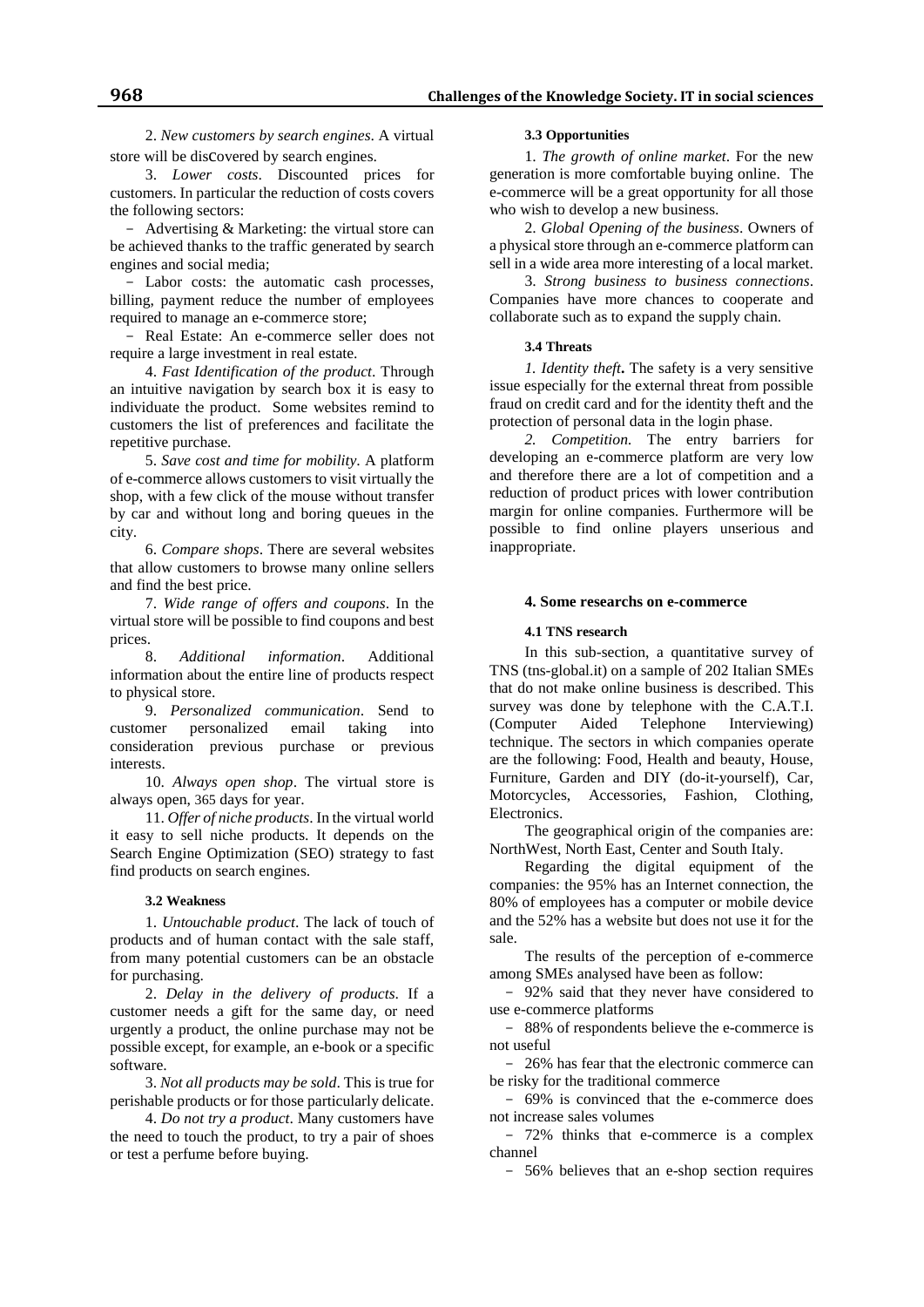### high investments

 43% believes that e-commerce is only suitable for large companies

 21% believes that their products are not suitable for online sales. The peak of this perception is reached between companies of the food sector (44%).

Therefore there is still some resistance from the Italian SMEs to the e-commerce strategy. While in Italy the e-commerce phenomenon is growing and there are more people who buy online, on the other hand, there is a huge number of companies, small and medium, who does not believe that online trading can be a growth factor. In Italy the ecommerce has a penetration of 4% while in other countries like France, Germany and the UK the percentages increase from 12% to 16%. It is need a cultural change in digital business. The change is a major factor in the growth of a company, especially for small-medium businesses. The change involves a renewal of the way of doing business.

### **4.2 Milan Polytechnic Observatory**

In Italy for the Milan Polytechnic Observatory (osservatori.net) the e-commerce penetration in main European markets (UK, Germany, France and Spain), US and Asian markets (South Korea and Japan) is higher than the Italian market (4% in 2015).

In particular, in a first group of countries where the e-commerce is more mature like Korea, Japan, UK and US, the rate is between 13 and 17%, about 4 times the Italian, and the annual growth rate in 2014 was between 10 and 15%. Instead, in the same year, in emerging markets - Brazil, India and Russia - the e-commerce penetration ranging from 0.5% to 2%.

The composition of the sample of online shopping is an indicator of the maturity of the sector. The analysis shows that in almost all the major international markets, the e-commerce purchases of products exceeds the services, while in Italy and Spain, the services still have a high incidence.

# **4.3 Assinform report**

In 2014, for Assinform (assinform.it), the value of the e-commerce market in Italy (sales of products and services from Italian websites) reached 13.2 billion euro, an increase of 17% on 2013, and a percentage of retail sales, over the past, from 2.6 to 3.5%.

In 2014 there was an increase from 40% to 45% of the weight of online purchases of products. It should therefore reduce the gap with other European countries and the United States, where the product segments have a greater weight. Products with the most increase were consumer electronics, publishing and clothing. Italians online shoppers, on average in 2014, have made more than one purchase per month with a frequency that has generated more than 200 million transactions for the full year.

### **5. E-commerce platforms for SBs**

The traffic of an online store depends on its position on search engines. The websites of sellers must be continually updated on the basis of algorithms that perform the rankings of search engines. The seller must uses different tools:

- Search Engine Marketing (SEM) to generate quality traffic to a particular website;

- Search Engine Optimization (SEO) to optimize the top results of searches;

- Social Media marketing (SMM) to increase, in website, the traffic through social networks

 E-mail marketing and newsletters to allow an exclusive and customized relationship with consumers and so the customer loyalty increases.

### **5.1 Blomming**

Blomming (blomming.com) is a platform that allows anyone, individuals or companies, to sell through its own website, blog, Facebook page and directly on the same platform. The promotion is "Three Shop in one" through a centralized platform easy to use. Now it supports more than 22,000 online shops of which 60% Italian with 50,000 registered users and a catalog of over 260,000 products for the sale.

There is also a mobile application (http://j.mp/blommingmobile) that allows buy products on Blomming. The next version will allow not only to buy but also to sell in online modality with the system "Shop Three in one". Blomming is therefore a useful tool to enhance online presence, so that everyone can expand the business on Internet. The Blomming proposal contributes to the personal development of the entrepreneurship.

Blomming has recently introduced a new model of Social Affiliation, Social Share, which allows any Internet user, with an online presence on social media to earn not only selling products of others but also simply recommending, with posts or tweets, friends, parents and colleagues.

All people give opinions to buy products and tips to friends and family. In this way it is possible to influence acquaintances via blogs or social networks like Facebook, Instagram and Pinterest.

#### **5.2 Netberg**

The Netberg platform (netberg.com) has already connected in Internet fifteen thousand small and medium enterprises. These companies can exploit the potential of selling on Internet.

The platform is simple to use like a Facebook page: in five minutes and few clicks, the company is online in the global market with a predefined layout. It is enough indicate the geolocation information, choose photos to put on, contents of the enterprise communication and then upload the products to sell. Any change is made directly by the entrepreneur.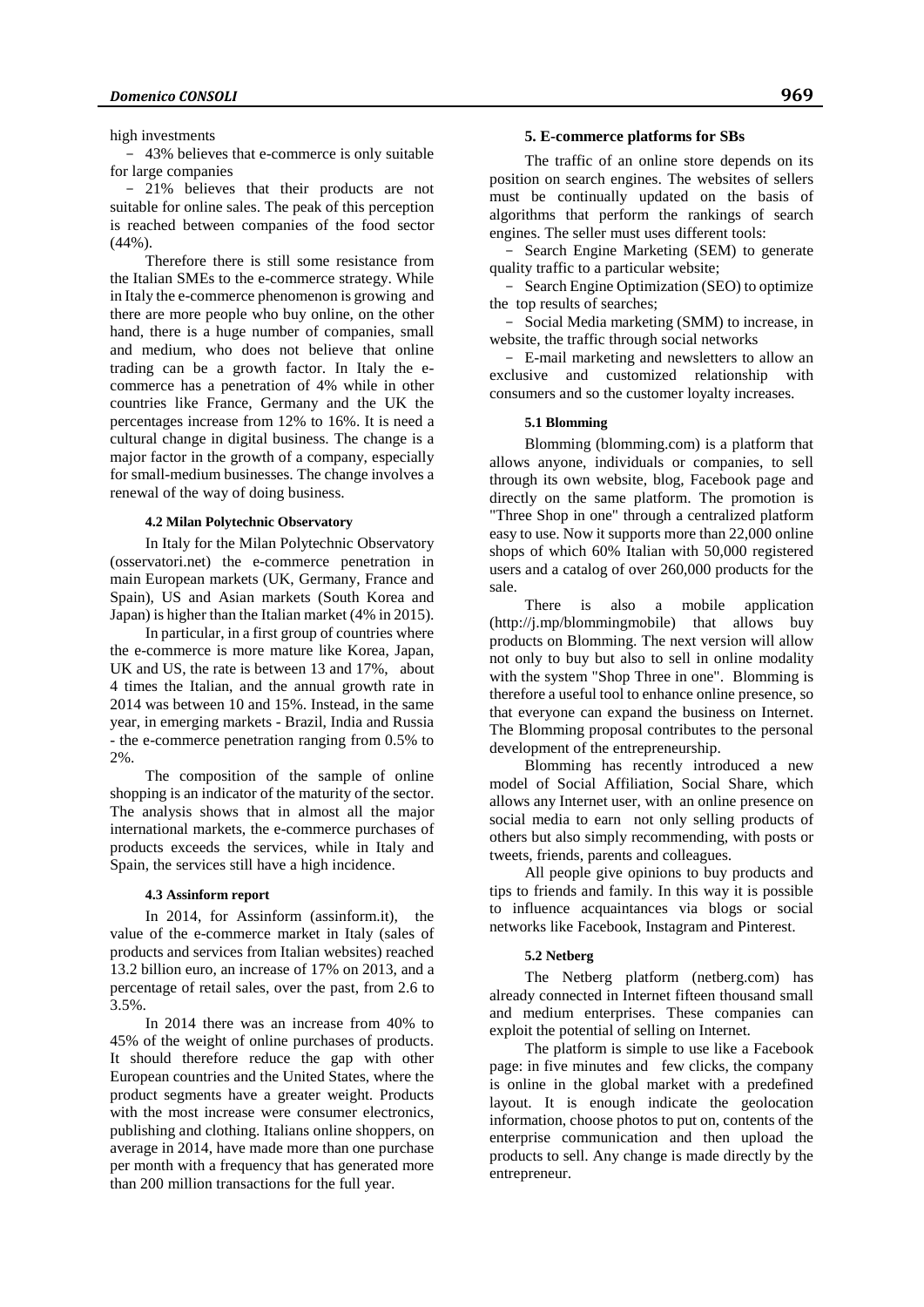Netberg works with two partners PayPal and UBS. When an order comes in, the company prints the label with the customer's address and prepares the package. When the payment, by the end customer, is made, Netberg holds 7% and turns the rest to the enterprise. Netberg earns also fees (about  $\epsilon$  60) on the additional services such as the translation of the website in multiple languages or a complete version of the online showcase.

Netberg seeks to involve professional associations like Confcommercio which has about 700 thousand companies that might be interested.

For this reason Netberg has launched a campaign on Facebook *#salviamolapmi* involving a testimonial as Oscar Farinetti, owner of Eataly. The idea of Netberg has aroused the interest of the European Parliament. The company has reached the final in Innopitch, an international competition within Unconventional EU Forum.

Now entrepreneur of Netberg are doing a Crowdfunding campaign to receive a funding to invest in sales and marketing development.

## **5.3 Poste e-commerce**

Poste e-commerce (poste.it/impresepa/ecommerce/) is the new solution for e-commerce offer by the Italian Post. A solution "turnkey" complete and efficient, which really includes all necessary tools to make successful an e-commerce platform: development and customization of the website, the catalog configuration, integration with shipping and logistics, safe payment systems. The target is Small Businesses that have understood the importance of this channel and want to pursue the road of e-commerce with an appropriate tool and a good partner.

Poste e-commerce is a solution aligned to the highest standards of the sector. It use an open source platform, leaders of the world market, that meets all the requirements of flexibility and simplicity required by customers. Customers can easily update the library, implement marketing campaigns by setting discounts and loyalty programs, verify sales performance thanks to the statistical report, update the virtual store with tools provided by the platform.

Shipments are made with the service "Paccocelere Impresa", which allows the delivery in 1-2 working days (in Italy), online tracking and the management of returns. As payment tools, the Virtual Pos of Poste Italian, linked to the account InProprioPOS, allows entrepreneurs to receive payments with all Poste Italian channels (PostePay, BancoPosta, crediting account BancoPosta) but also with cards Visa, Visa Electron and Mastercard.

The Italian Post Office offer is designed to meet the needs of companies at different levels of maturity: companies that want to start online sales and companies that have already an e-commerce platform but they want expand sales and the positioning on search engines.

Small Businesses also have the ability to manage by themselves their own online store and the e-commerce processes (shipping, payments, returns, logistics, customer relations, web marketing and promotion) or to entrust these activities to the Italian Post Office.

In particular there are different packages:

 *Leader Offer*: the solution for companies who want to maintain their positioning online and require an offer comprehensive and personalized of ecommerce platform to support the management of their own online store.

 *Full Outsourcing Offer*: for companies that want to sell online by their e-commerce website, but not manage the sale processes. The company entrust to *Poste e-Commerce* the management of the online store, payment processes, shipping, logistics and customer communications. The company is limited to provide the products and Poste sells on its behalf.

 *Custom Offer*: for companies that have business structured processes and require to Poste to create timely solutions for the platform.

#### **6. Some researchs on e-commerce**

#### **6.1 Research metodology**

From the methodological point of view, this paper uses a qualitative case study research to understand how Small Businesses use e-commerce platforms. The aim of this analysis is to explore the object of study in depth. We opted for a multiple case study, in order to analyse firms with different characteristics in terms of industry, size, technologies used, entrepreneur's profile and so on. Thanks to a local entrepreneurial association, a sample of 48 SBs has been selected.

Companies of the sample operate in various industries: mechanical-electronic (19%), furniture (25%), fashion-art (23%), food and wellness (17%) and services-communication (16%). They belong to different size classes: less than 3 employees (35%); 3 to 10 employees (23%); 11 to 30 employees (25%) and 31 to 50 employees (17%).

Empirical analysis followed two main steps. First of all SBs' website was analysed in order to know if they used e-commerce platforms. The second and main step was depth interviews and informal conversations with owners/managers. Data was collected in the period 2012-2013.

#### **6.2 Websites Analysis**

Websites of a sample of 48 companies have been analysed and we considered SBs that, inside their corporate website, have an e-shop section also in an experimental phase. Of these 48 companies only 15 meet this goal and therefore only the 31% of the sample.

Among these companies there are those who are starting now with small experiments, others with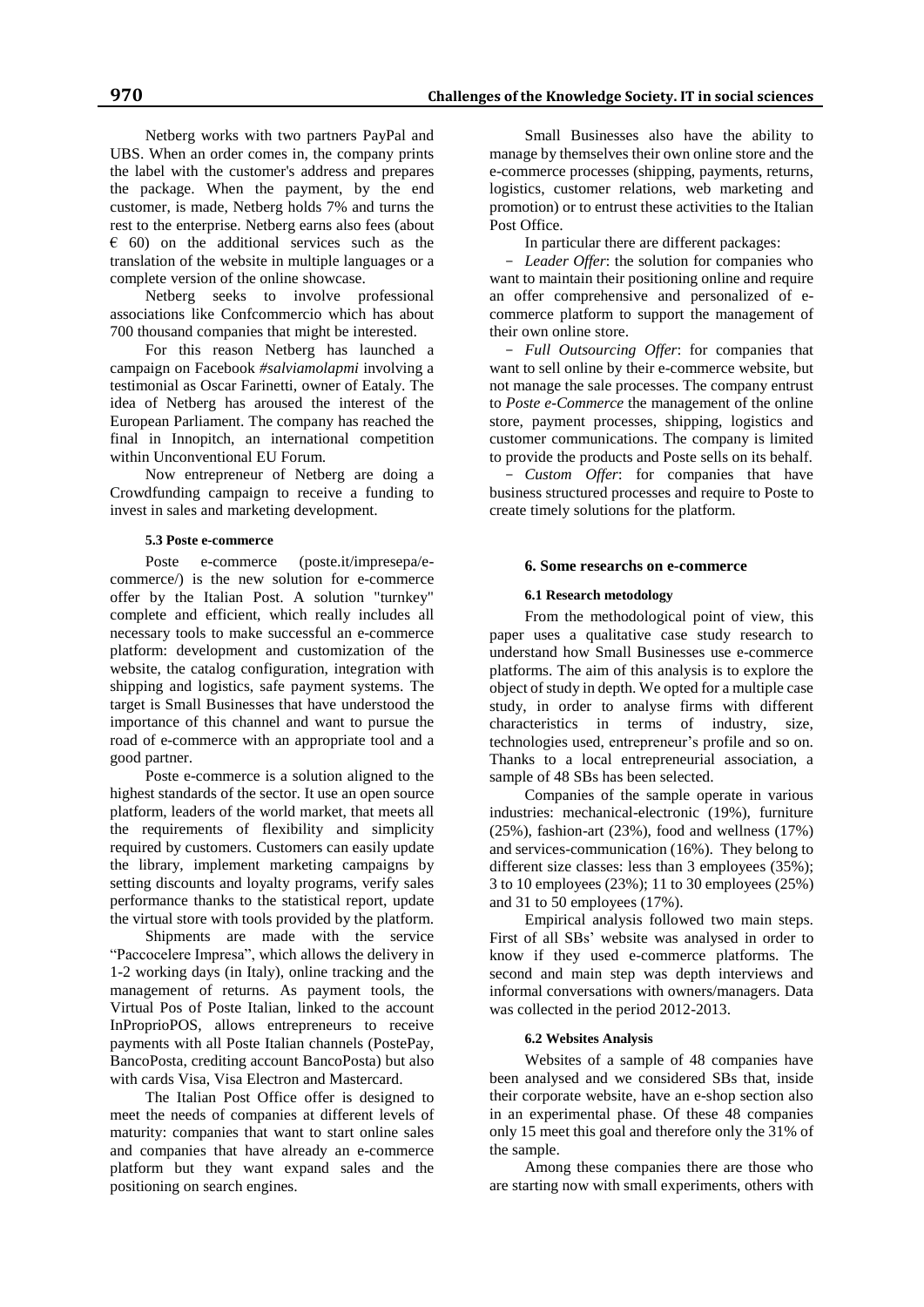a brief experienxe in online sale and few others who are experts in the sector.

In this section, we refer to analysed websites of case studies. For privacy reasons, we assign to each company a fantasy name that ends with a number, which indicates the number of employees. If the company identifier does not end with a number it means that only the owner work inside the company without any employee.

1. *Lpam20* (Furniture). In the website there is an e-shop section. This section is made in a simple modality from an internal trade manager who assembled different components.

2. *Saab8* (Food). The company hasn't the license to sell to end customers but to retailers and wholesalers. For this reason it use the Italian Food online platform. The company sells to Italian Food (IF) and after IF handles a commission and executes the delivery to the end customer. This platform includes other products: wines, pasta and so on.

3. *Cmme16* (Mechanical/Electronic). Regarding e-commerce the company is beginning an experience sales of certain products, hulls and replacement parts for molding of plastic material. In this way they avoid the cost of the commercial network.

4. *Fbma2* (Fashion/Art). At the moment the company work for other enterprises (Business-to-Business) but in the future the owners think to develop direct market with the end customer by an e-commerce platform.

5. *Mhsc7* (Services/Communication). The firm sells and rents online touristic services (villa, rural houses,...) and collaborates with several travel agencies in Italy and abroad. It think to make even a type of online trading of art craft products, complements and objects. The strength is the computer science experts who work inside the organization.

6. *Dvab1* (Food/Wellness). It is a wine producer that is starting to sell online wine bottles using e-commerce platforms of other companies.

7. *Ptma* (Fashion/Art). The owner when used only the e-commerce platform frequently upgraded the website and the product catalog. Now that he has a commercial agent he makes the update few times for month. Now he directly manages the community on Facebook by answering to customers every night, after the work.

8. *Vaam1* (Fashion/Art). The company receives most orders through the online platform. Inside the organization there is a young woorker who updates the website with text and pictures made by himself.

9. *Alcs5* (Services/Communication). The company makes e-commerce with machines for food. It advertises its own products on price comparators like Find Prices, Kelkoo, Hello, TopNegozi, Shoxshopping, Fandado.com, Last

shopping, shopping Boing, Affarando, NexTag. These websites are specialized in this area and make visible a firm to the general public. Certainly, in this way, the company attracts a number of visits per day higher than the enterprise website. Even most customers derive from these comparators.

10. *Brma8* (Fashion/Art). The company has a webmaster who develops and updates the website and interactive channels. The webmaster also interacts with SEO and Google adwords campaigns. The part of e-commerce is integrated with the physical stores. The enterprise is not specialized like Alsc5 company that makes e-commerce as a core business. For the owner the e-commerce is an addition. In fact Brma8 is not present on websites of price comparator.

11. *Elme17* (Mechanical/Electronic)

For its own products the company has an ecommerce web space. For other products it prefers have a sales network. At the moment, the platform is in an experimental phase.

12. *Masc* (Services/Communication). Initially the company had an e-commerce project of makeup and cosmetics on Blomming platform and after it acquired a virtual space on eBay. Now the company has an independent business website. The enterprise sends the customer's order to the supplier and after when it receives the products it sends them to the customer with the invoice. For the deliveries and withdrawals from suppliers *Masc* uses SDA and Bartolini couriers.

13. *Smma* (Fashion/Art). The owner is the only worker inside the organization. She makes many products, statues, jewels, necklaces of different types. The website, initially, was developed by a friend. She has also an e-shop section, although, at present, she hasn't made a lot of sales. People who access to e-shop section must register and to these contacts the owner sends the newsletter.

14. *Phma3* (Fashion/Art). In the core business of the company the user has the possibility to design the cover with his own pictures and share with friends on Facebook starting a process of word of mouth (WoM). The customer actively participates in the production process of Phma3. The customer buys its own customized cover on the e-shop section. He/she becomes prosumers, producers and consumers. This will also implement a mass customization process, since the covers have personalized drawings and images.

15. *Ccma20* (Fashion/Art). This company works in the fashion industry, a sector that stimulates the communication by social media. These tolls help much the online sale on the e-shop platform.

# **6.3 Analysis of interviews and discussion on results**

Results of interviews are discussed to better understand how SBs use and manage e-shop sections and the benefits obtained from the use of these tools.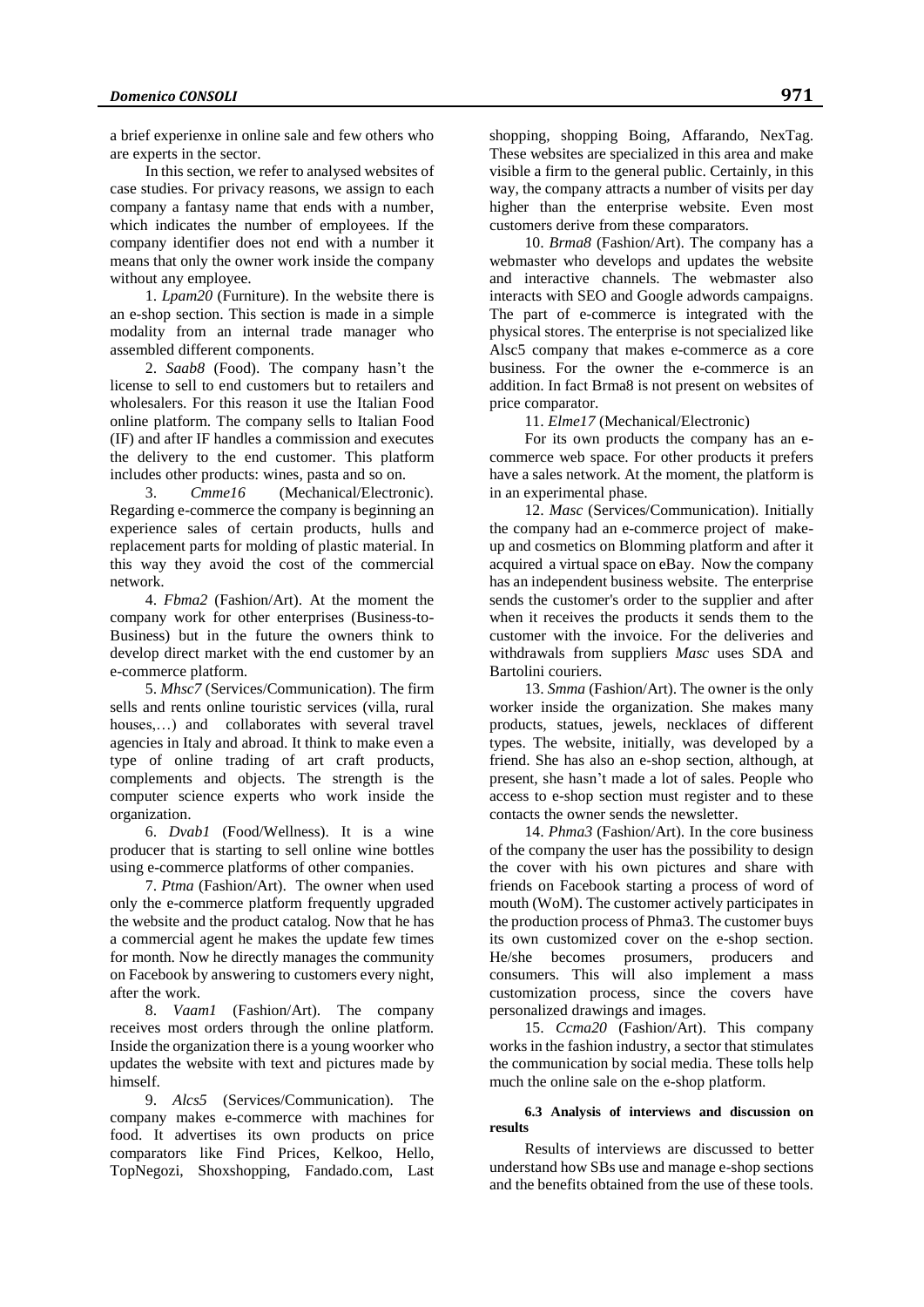The analysis of the interviews was very interesting and allowed us to understand certain dynamics and behaviours of SBs.

Most SBs prefer to invest gradually in websites and e-commerce in order to incrementally update technologies and devices. Firms try to found financial resources from domestic or foreign funds (Lpam20). Entrepreneurs of SBs work almost all day. The owner of *Ptma* said "From the downstairs laboratory, in the evening after work, I go upstairs at home and after eating I connect to the Facebook to respond to my customers that buy my products".

Small businesses, which are usually well rooted in the territory, could exploit the web to expand in a global market. Integrating in the website an e-commerce section may be able to expand the geographical boundaries of the market and sell products/services abroad. By social channels the customer can be reached anywhere.

In fact through a good e-commerce website enterprises may facilitate the implementation of an internationalization process and sell around the world. Small Business like *Dvba1*, *Ccma20* and *Brma8* can commercialize wines /clothes in a global context.

The micro *Alsc5* makes business only with ecommerce activities. Now it has specialized and invests heavily on search engines and price comparators. By these websites also receives opinions of customers who have purchased products. Some competitors that sell similar machines in physical stores have tried e-commerce experiments but they have had to close because they do not really believe in this concept.

Some company (Masc) begins selling online through eBay or Blomming and now it has integrated the e-shop section inside the website. Other companies have understood the power of ecommerce and not being licensed to sell to the end customer but only to retailers and wholesalers, in order to overcome this obstacle, they have used external sale platforms (Saab8 and Dvba1). The supplier that manages the platform executes the delivery and the transport and the company will recognize a percentage on sales. If the company had made e-commerce independently it would have higher shipping costs with an impact on the product price.

Other small companies make e-commerce experiments in small steps (Cmme16 cases) and only sell online specific components of their production. Instead a company, rooted in the territory, which does not want to expand on a global market prefers operate in a local context.

Some companies understand the benefits that can be obtained using the e-shop section instead of

the commercial sale networks (Smma, Fbma2) and so they can directly contact end customers, especially if they are placed in another part of the world. Through e-commerce sections embedded in their interactive websites they start to sell online in a global market. Surely in terms of financial resources small businesses can not compete with the larger ones, which can afford a Community Manager (Brma8, Ccma20) for the management of these virtual channels or they have advanced platforms or specific software for information processing.

However this reduced availability of resources, does not constitute an impediment for small businesses. Owners of these companies spend part of their free time to coordinate, in a best way, interactive virtual spaces.

It was possible for both individuals and companies to sell products/services to consumers directly through the website. In this way the distribution chain becomes short and so companies can increase their profit margins thanks to a considerable reduction in operating costs.

Web designers, in virtual store, becomes a strategic resource to cure in every detail the design of the website and the e-shop section.

# **7. Conclusions**

Nowadays every small business (SBs), thanks to web technologies and virtual channels can operate and sell in a global market.

To facilitate the online sale in the e-commerce section, in addition to develop an attractive website, it is important to focus on products, quality photos and especially on customer service also in the postsales phase.

Customers can buy online products/services in mobility by smastphone/tablet (m-commerce). In an e-commerce platform it is important also the use of social media to collect customer opinions for improving the product/service, for the advertising and promotion and for the follow-up during the postsale period.

Nowadays, in the era of the knowledge and of social media, we must not forget that the customer is the King, a prosumer (producer and consumer), and an active and responsible consumer. Company must meet its own needs to increase the customer satisfaction. Customer opinions in Internet are very important for an enterprise, both for the improvement of products and for the reinforcement of the customer loyalty. Customers' feedback can determine the success or the failure of a company.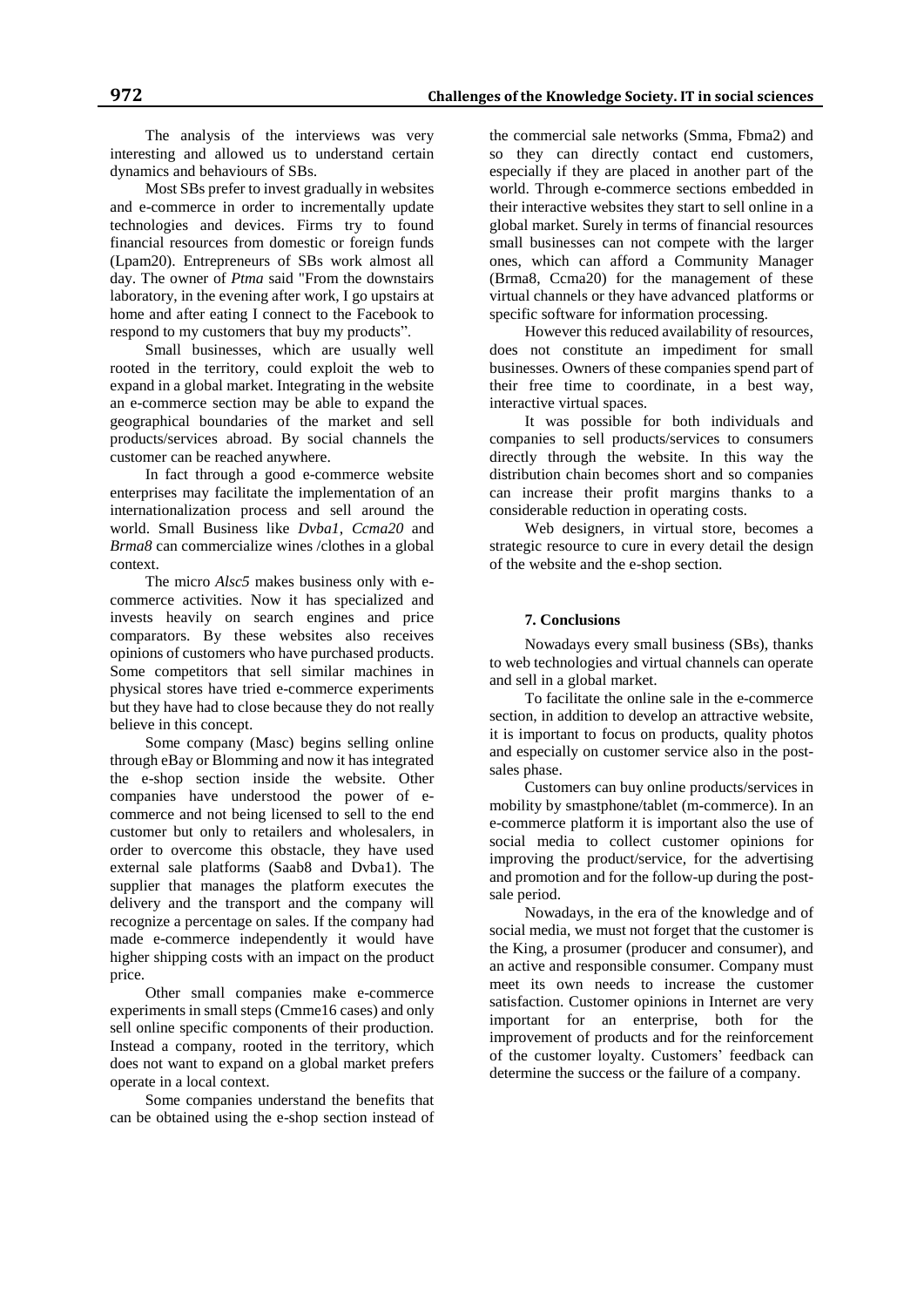#### **References:**

- Al-Qirim, N. An Empirical Investigation of an E-Commerce Adoption-Capability Model in Small Businesses in New Zealand. Electronic Markets, 2005, 15(4), 418 – 437;
- Anderson C. The Long Tail. Why the future of business is selling less of more, Hyperion, New York, 2006;
- Bagozzi, R. P., & Dholakia, U. M. Intentional social action in virtual communities. Journal of Interactive Marketing, 2002, 16(2), pp. 2– 21;
- Balasubramanian, S., & Mahajan, V. The economic leverage of the virtual community. International Journal of Electronic Commerce, 2001, 5(3), 103–138;
- Beck, R., Wigand, R. T., & Konig, W. The Diffusion and Efficient Use of Electronic Commerce among Small and Medium-sized Enterprises: An International Three-Industry Survey. Electronic Markets, 2005, 15(1), pp.  $38 - 52$ ;
- Burke, K. The Impact of Firm Size on Internet Use in Small Businesses. Electronic Markets, 2005, 15(2), pp. 79 -93;
- Butera F. Il campanile e la rete, Il Sole 24 Ore, Milano, 2001;
- Chaffey, D., Mayer, M., Johnston, K. and Chadwick, F.E. Internet Marketing: strategy, implementation and practice. London: Prentice-Hall, 2000;
- Chen M., Lapaugh A.S. and Singh J.P. Predicting Category Accesses For A User In A Structured Information Space. Proceedings of the 25th Annual International ACM SIGIR Conference on Research and development in information retrieval (SIGIR'02), 2002, pp. 65–72;
- Ching, H. and Ellis, P. Marketing in cyberspace: What factors drive e-commerce adoption?, Journal of Marketing Management, 2004, Vol. 20, No. 3-4, pp.409-430;
- Cioppi M., Savelli E. ICTe PM. L'impatto delle nuove tecnologie sulla gestione aziendale delle piccole imprese, ASPI/INS-EDIT, Genova, 2006;
- Daniel, E., and Wilson, H. Adoption intention and benefits realised: A study of e-commerce in UK SMEs, Journal of Small Business and Enterprise Development 2002, 9(4), 331-348;
- Elia E., Lefebvre L. A., and Lefebvre É. Focus of B-to-B e-commerce initiatives and related benefits in manufacturing small- and medium-sized enterprises. Information Systems and eBusiness Management (ISeB), 2007, 5(1), pp. 1 – 23;
- Ellion. Web 2.0 and the travel industry: practical strategies for exploiting the social media revolution. White paper. Retrieved April 17, 2007, from: http://www.ellion.co.uk/sectors/travel/index.php
- Fink, D., & Disterer, G. International case studies: To what extent is ICT infused into the operations of SMEs? Journal of Enterprise Information Management, 2006, 19(6), pp. 608-624;
- Fisher, J., Craig, A., & Bentley, J. Moving from a Web Presence to e-Commerce: The Importance of a Business - Web Strategy for Small-Business Owners. Electronic Markets, 2007, 17(4), pp. 253-262;
- Golden, W. Electronic Commerce at Work: Kennys Bookshop & Art Galleries, Galway, Ireland in the Proceedings of the Nineth International Conference on EDI-IOS (eds.) Swatman, P.M.C. et al., Slovenia, 1996), 291-303;
- Golden, W., Hughes, M. and Ruane, L. Successful SMEs in e-commerce", in Al-Qirim, N. A. Y. (Ed.), Electronic Commerce in Small to Medium-Sized Enterprises: Frameworks, Issues and Implications, Idea Group, Hershey, PA, 1996, pp. 165-78;
- Golden, W., Hughes, M. and Ruane, L. "Successful SMEs in e-commerce", in Al-Qirim, N. A. Y. (Ed.), Electronic Commerce in Small to Medium-Sized Enterprises: Frameworks, Issues and Implications, Idea Group, Hershey, PA, 1996, pp. 165-78;
- Grandon E. E. and Pearson, J. M. Electronic commerce adoption: an empirical study of small and medium US businesses. Information & Management, 2004, 42(1), pp. 197-216;
- Keindl B. Competitive Dynamics and New Business Models for SMEs in the Virtual Marketplace, Journal of Developmental Entrepreneurship, 2000, 5, 1, pp. 73-85;
- Lu Xianghua, Xia Zhao, and Ling Xue. Is Combining Contextual and Behavioral Targeting Strategies Effective in Online Advertising?. ACM Trans. Manage. Inf. Syst. 7, 1, Article 1 (February 2016), 20 pages;
- Mathew Binny, Unnikrishnan E. A, Tanmoy Chakraborty, Niloy Ganguly, and Samik Datta. Mining Twitter Conversations around E-commerce Promotional Events. In *Proceedings of the 19th ACM Conference on Computer Supported Cooperative Work and Social Computing Companion* (CSCW '16 Companion). ACM, New York, NY, USA, 2016, 345-348.;
- Mehrtens, J., Cragg, P. & Mills A. A Model of Internet Adoption by SMEs. Information and Management, 2001, Vol. 39, pp. 165-176;
- Moe, Wendy W. Buying, Searching, or Browsing: Differentiating Between Online Shoppers Using In-Store Navigational Clickstream, Journal of Consumer Psychology, 2003, 13 (1–2), 29–39;
- Moe, Wendy W. and Peter S. Fader Capturing Evolving Visit Behavior in Clickstream data, Journal of Interactive Marketing, 2004), 18 (1), 5-19;
- O'Reilly T. What is Web 2.0. Design Patterns and Business Models for the Next Generation of Software, http://www.oreillynet.com/pub/a/oreilly/tim/news/2005/09/30/what-is-web-20.html, accessed November 17, 2005;